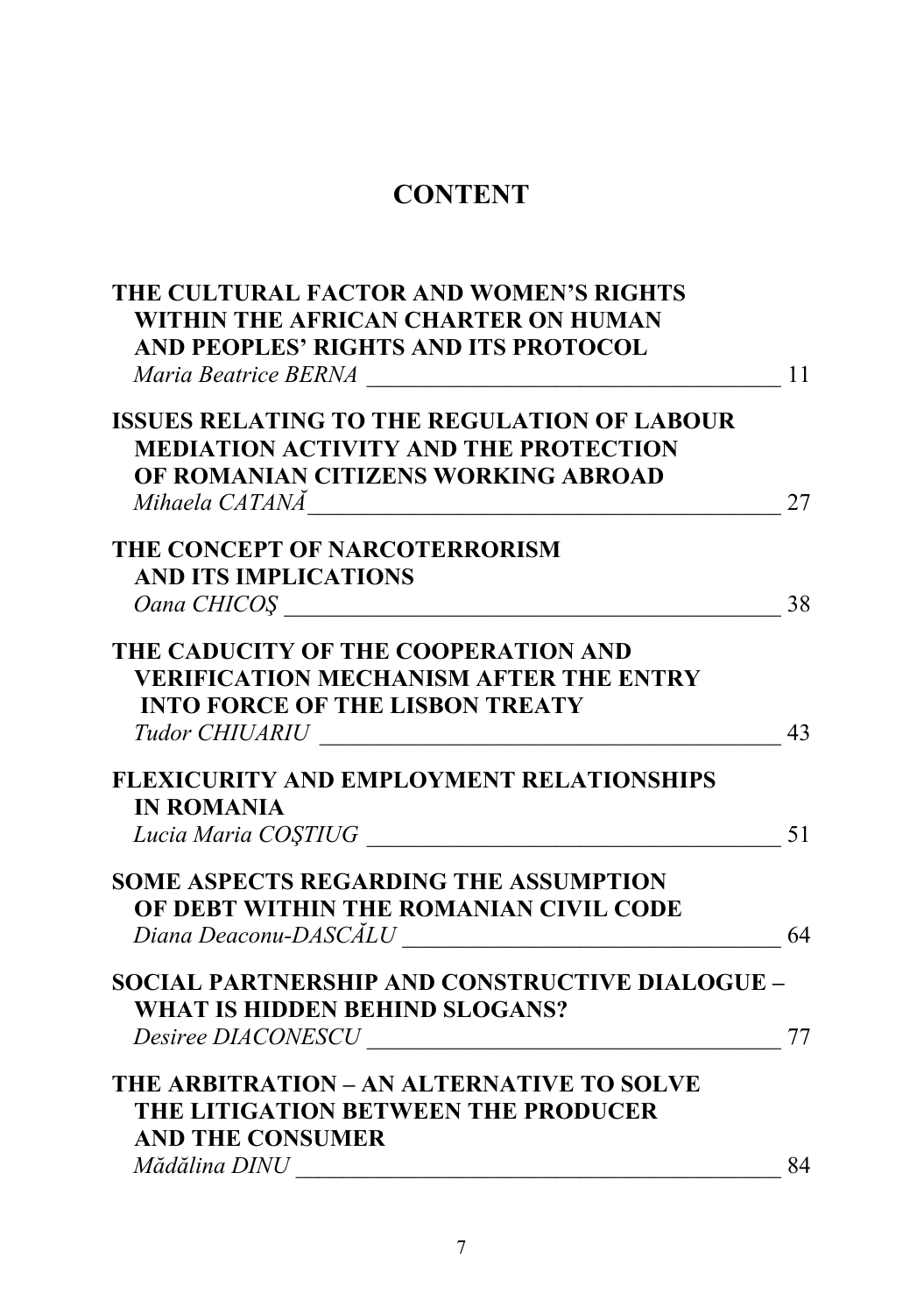| THE INFLUENCE OF THE CASE-LAW OF THE EUROPEAN        |     |
|------------------------------------------------------|-----|
| <b>COURT OF JUSTICE UPON THE REDUCTION OF</b>        |     |
| THE TAX DISCRIMINATION ENCOUNTERED BY                |     |
| <b>EUROPEAN MOBILE CITIZENS</b>                      |     |
|                                                      | 93  |
|                                                      |     |
| <b>DISTRIBUTION OF THE AMOUNTS IN THE INSOLVENCY</b> |     |
| <b>PROCEDURE AND ORDER IN THE PAYMENT</b>            |     |
| <b>OF RECEIVABLES</b>                                |     |
|                                                      | 100 |
|                                                      |     |
| <b>OUTLAWING FOREIGN BRIBERY: INTERNATIONAL</b>      |     |
| DEVELOPMENTS IN REGULATING THE BRIBERY               |     |
| OF PUBLIC OFFICIALS IN INTERNATIONAL BUSINESS        |     |
|                                                      |     |
| <b>TRANSACTIONS</b>                                  |     |
|                                                      | 113 |
| <b>SOCIAL ECONOMY IN ROMANIA AND EUROPE -</b>        |     |
| <b>REGULATORY FRAMEWORK AND FINANCIAL</b>            |     |
|                                                      |     |
| <b>INSTRUMENTS</b>                                   |     |
| Anduena Maria MEHEDINȚI                              | 125 |
|                                                      |     |
| <b>LEGAL ASPECTS OF ELABORATING THE RULES</b>        |     |
| OF ENGAGEMENT FOR THE MULTINATIONAL                  |     |
| <b>OPERATIONS</b>                                    |     |
|                                                      | 132 |
|                                                      |     |
| <b>SOME CONSIDERATIONS ON THE PHENOMENON</b>         |     |
| <b>OF CYBERTERRORISM</b>                             |     |
| Adrian Cristian MOISE                                | 146 |
|                                                      |     |
| <b>SOURCES OF TRADE UNION LAW</b>                    |     |
| Ioan MORARIU                                         | 162 |
| <b>COMPARATIVE ELEMENTS OF THE STATUTORY</b>         |     |
|                                                      |     |
| <b>REGULATIONS IN DETERMINING INCOMPATIBILITIES</b>  |     |
| <b>WITH PUBLIC FUNCTION</b>                          |     |
|                                                      | 170 |
| ASPECTS OF CJEU CASE LAW REGARDING                   |     |
|                                                      |     |
| THE EUROPEAN ARREST WARRANT (EAW)                    |     |
| Mihail NIEMESCH                                      | 178 |